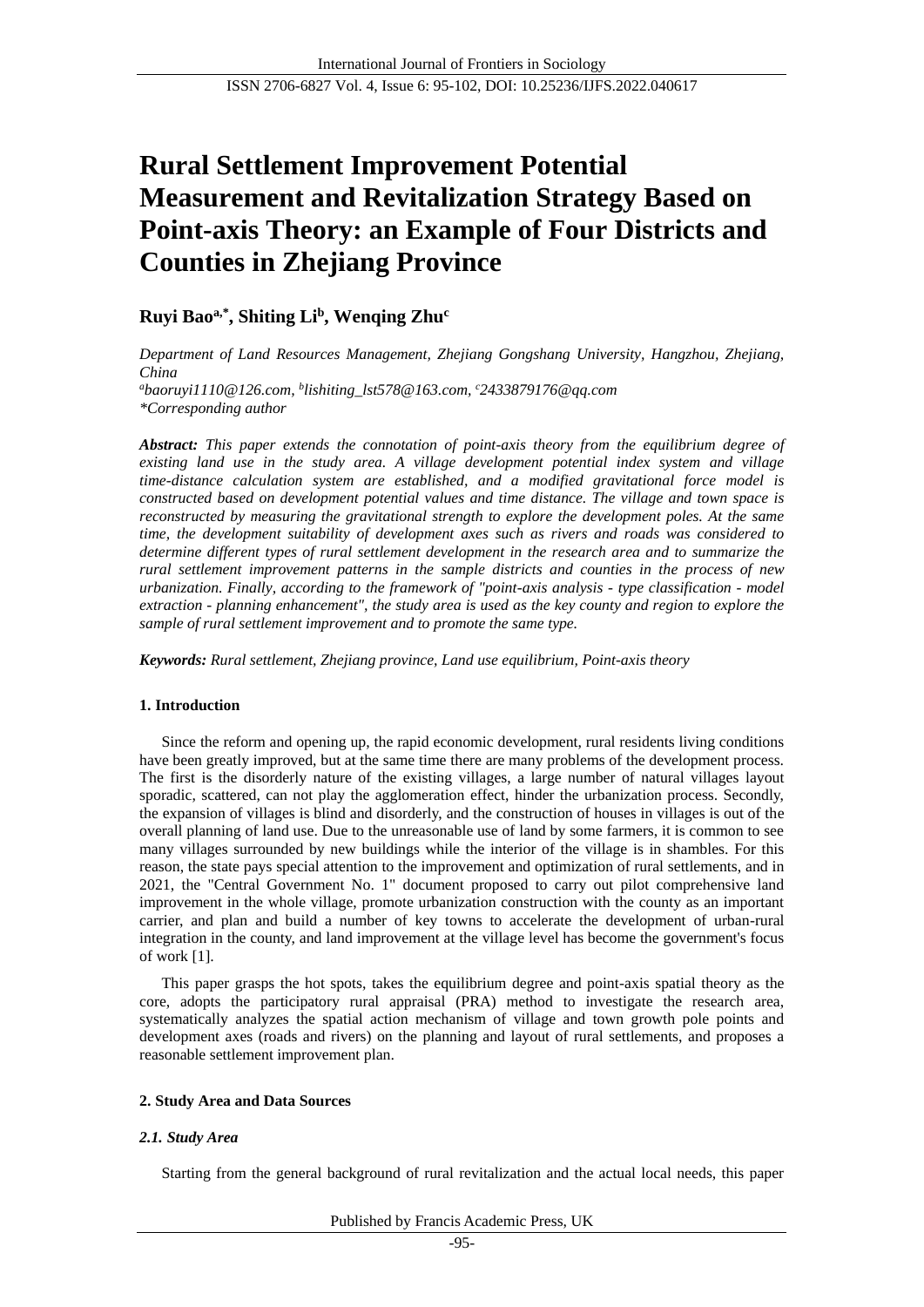selects Jiangbei District of Ningbo, Taishun County of Wenzhou, Wuyi County of Jinhua, and Changshan County of Quzhou as the study areas. As demonstration counties of leisure agriculture and rural tourism in Zhejiang Province, these four districts and counties have high economic benefits and exemplary radiation effects.

#### *2.2. Data Sources*

According to the needs of the study, the text takes the current land use map of Zhejiang Province in 2020 as the basic data, and refers to the land use data provided by the local planning and natural resources bureaus and people's governments. At the same time, economic and social data and natural population data from statistical yearbooks at all levels were searched for the evaluation of village development potential, partly from research.

#### **3. Status of Rural Settlements Analysis**

#### *3.1. General Layout Analysis*

On the whole, all four districts and counties have the problems of small and many rural settlements layout, scattered and disorderly, and few associations. Specifically, there are 296 administrative villages in Taishun County, Wenzhou City, with a total area of 453.5463 ha of rural settlements, concentrated in Shiyang Town, Luoyang Town, Sankui Town, Sixi Town, Baizhang Town, Yayang Town and Shiaocun Town, in a satellite radial pattern. However, there are more scattered settlements in the mountainous areas, and mountainous villages are encouraged to be demolished and removed through land consolidation. There are 535 administrative villages in Wuyi County, Jinhua City, with a total area of 455.0938 ha of agricultural settlement map spots, scattered in various townships, in a ribbon distribution, mostly near roads and river valleys. Among them, there are 82 administrative villages in Jiangbei District of Ningbo City, with a total scale of 90.59397 Ha of rural settlement spots. Mainly concentrated in Cicheng Town, Yongjiang Street, Zhuangqiao Street and other places. The overall pattern is "starry sky" type irregular. There are big differences in regional development, and the infrastructure in remote mountainous villages is poor. In Changshan County, Quzhou City, there are 137 administrative villages with a total area of 199.0866 Ha, and there are agricultural settlements scattered in all areas, which are gathered in blocks.

#### *3.2. Analysis of Land Use Structure*

#### *3.2.1. Land Use Structure Equilibrium Degree Model*

To further investigate the land use characteristics of rural settlements in the study area under the current socioeconomic conditions. This paper uses the information entropy theory to reflect the orderliness of the land use structure in rural settlements and establishes a land use structure equilibrium model to determine whether the various land use types in rural settlements have reached dynamic equilibrium.

Suppose the total land area of a region is S. There are n land use types in the region and the land area of each type is Si (i=1, 2, 3..., n) then  $\sum_{i=1}^{n} S_i = S$ , so the frequency of each land use type occurring in the whole region is  $P_i = \frac{S_i}{S}$  $\frac{S_i}{S} = \frac{S_i}{\sum_{i=1}^n}$  $\sum_{i=1}^{n} S_i$ , according to the information entropy theory, the information entropy of land use structure in this region is  $H = -\sum_{i=1}^{n} S_i P_i \ln(P_i)$  The lower H value indicates that the land use structure of this region is reasonable and orderly, and the whole land use system is developing in the healthy direction; on the contrary, the land use structure of this region is unreasonable [\[2\].](#page-7-1)

However, in real life, different regions or different development stages of the same region may have different land use types, and the information entropy of land use structure often lacks comparability. Thus, the equilibrium degree (J) is defined to reflect the land use structure and enhance the intuitiveness and comparability of the data. j is the ratio of the actual entropy value to the maximum entropy value, and the formula is as follows.

$$
J = \frac{H}{H_{\text{max}}} = \frac{-[\sum_{i=1}^{n} S_i P_i \ln(P_i)]}{\ln n}
$$
(1)

As H $\leq$ Hmax, the value of J must be between 0 and 1. When J=0, the land use is in the most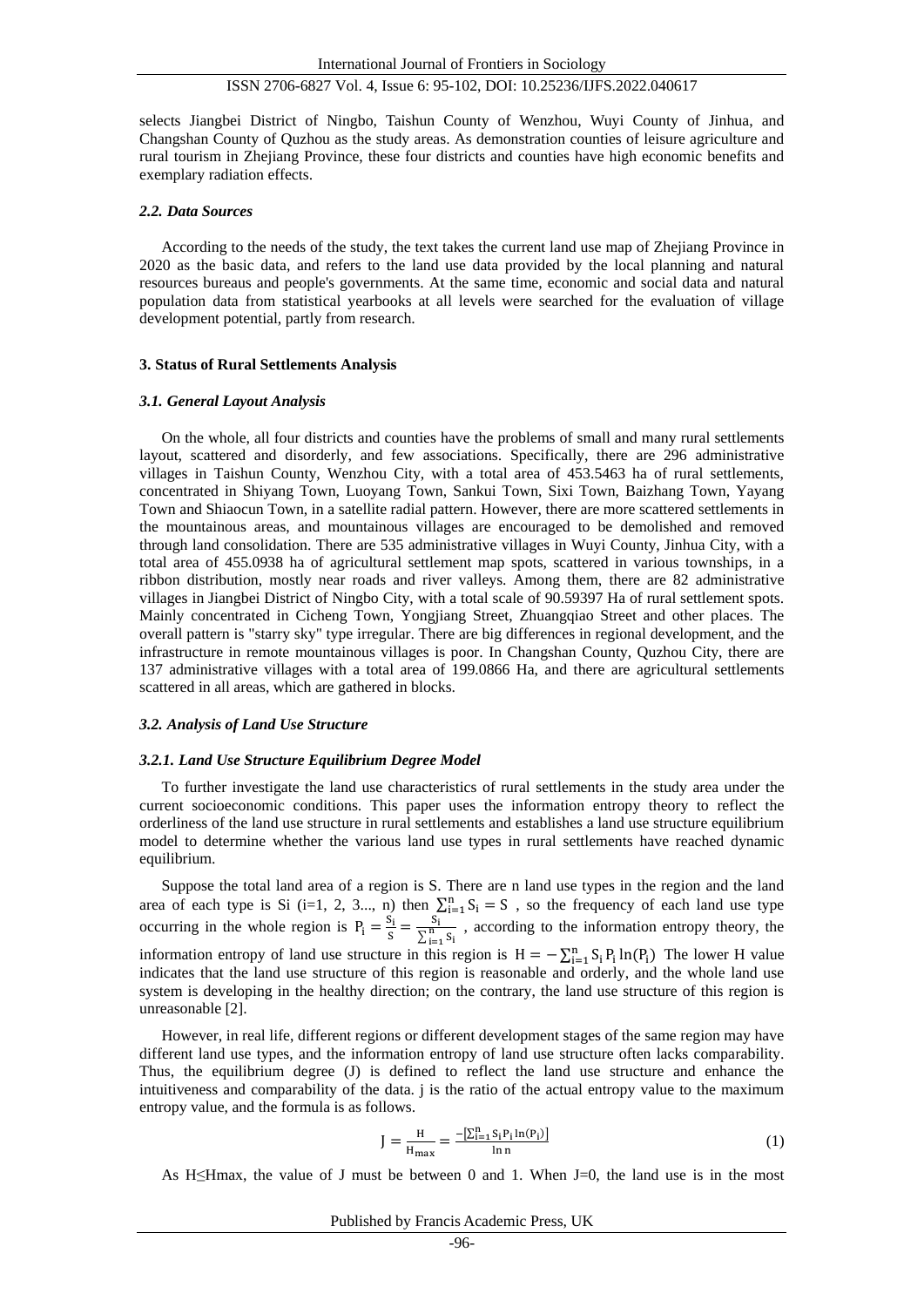unbalanced state; the larger the value of J, the stronger the balance of land use types in the region, and when J=1, the land use types reach the most balanced state.

# *3.2.2. Analysis of Results*

According to the latest online data of the current land use situation in various places, the above model was imported and calculated. The J-value of Jiangbei District, Ningbo, is 0.807, which shows that the land use is relatively balanced and the land use types are rich and diverse. It can continue to maintain a high land utilization rate, strengthen policy guidance, actively revitalize the stock, and encourage the rectification of low-utility land. The J value of Wuyi County in Jinhua City is 0.611, and there is still much room for progress in the use of land in rural areas. It is recommended to strictly protect arable land, revitalize the stock of construction land, and promote the development of land towards intensive and efficient use [\[3\].](#page-7-2) The J value of Changshan County in Quzhou City is 0.682, and the reasonableness of land use in rural areas is low. It is possible to coordinate the layout of land use in various rural industries, increase the disposal of illegal land, balance economic development and ecological environmental protection, and actively promote environment-friendly land use patterns. The J-value of Taishun County, Wenzhou City is 0.549, and the land use is not balanced. It is necessary to increase the land improvement efforts, prevent the abandonment of arable land, stabilize the area of garden land and forest land, arrange other agricultural land in an integrated manner, and strive to improve the comprehensive production capacity and utilization efficiency of agricultural land, while the scale of rural construction land should be controlled. (Table 1)

| Research Area         | Land use structure balance degree | Recommendation                                        |
|-----------------------|-----------------------------------|-------------------------------------------------------|
| Jiangbei District     | 0.807                             | Maintain high land utilization                        |
| Wuyi County           | 0.611                             | Promote land towards intensive and<br>efficient use   |
| Changshan County      | 0.682                             | Promote environmentally friendly<br>land use patterns |
| <b>Taishun County</b> | 0.549                             | Intensify land remediation                            |

*Table 1: Summary of J-values and development proposals for the study area and county*

#### **4. Development Poles and Development Axes Analysis**

### *4.1. Analysis of Development Poles*

The point-axis theory is a theoretical model for the spatial structure of regional development, which needs to be expanded when it is applied to the study of rural settlements. Villages or towns with different development potential play different roles in the region, forming different levels of "points"; rivers and roads, which significantly impact the distribution and evolution of settlement sites, form different levels of "axes". The determination of development poles can provide a general direction for the integration of agricultural settlements.

#### *4.1.1. Gravitational Model Reconfiguration*

In order to comprehensively and accurately express the interactions among villages and determine the development poles, the gravitational model is introduced in this paper. The gravitational model originates from the gravitational model of physics and is now widely used in economic and regional geography as a core tool to analyze the spatial interaction mechanism between regions. Due to the influence of topography, the distance between villages should not be regarded as a simple spatial distance, so this paper replaces the distance parameter of two objects in the gravitational model with the average time for villagers to travel between villages by common transportation and reconstructs a new gravitational model. The specific formula is as follows.

$$
F_{ab} = k \frac{W_a D_a W_b D_b}{t_{ab}^{\beta}}
$$
 (2)

Where: F - inter-regional gravitational value; Wa, Wb - respective weights; Da, Db - calculated values of development potential of two villages a and b; tab - passage time between a and b. K empirical constant, taken as constant 1 in this paper; β - distance decay index, reflecting the sensitivity of interaction in spatial separation, taken as 2 in this paper to represent the range of gravitational effect at the township level scale.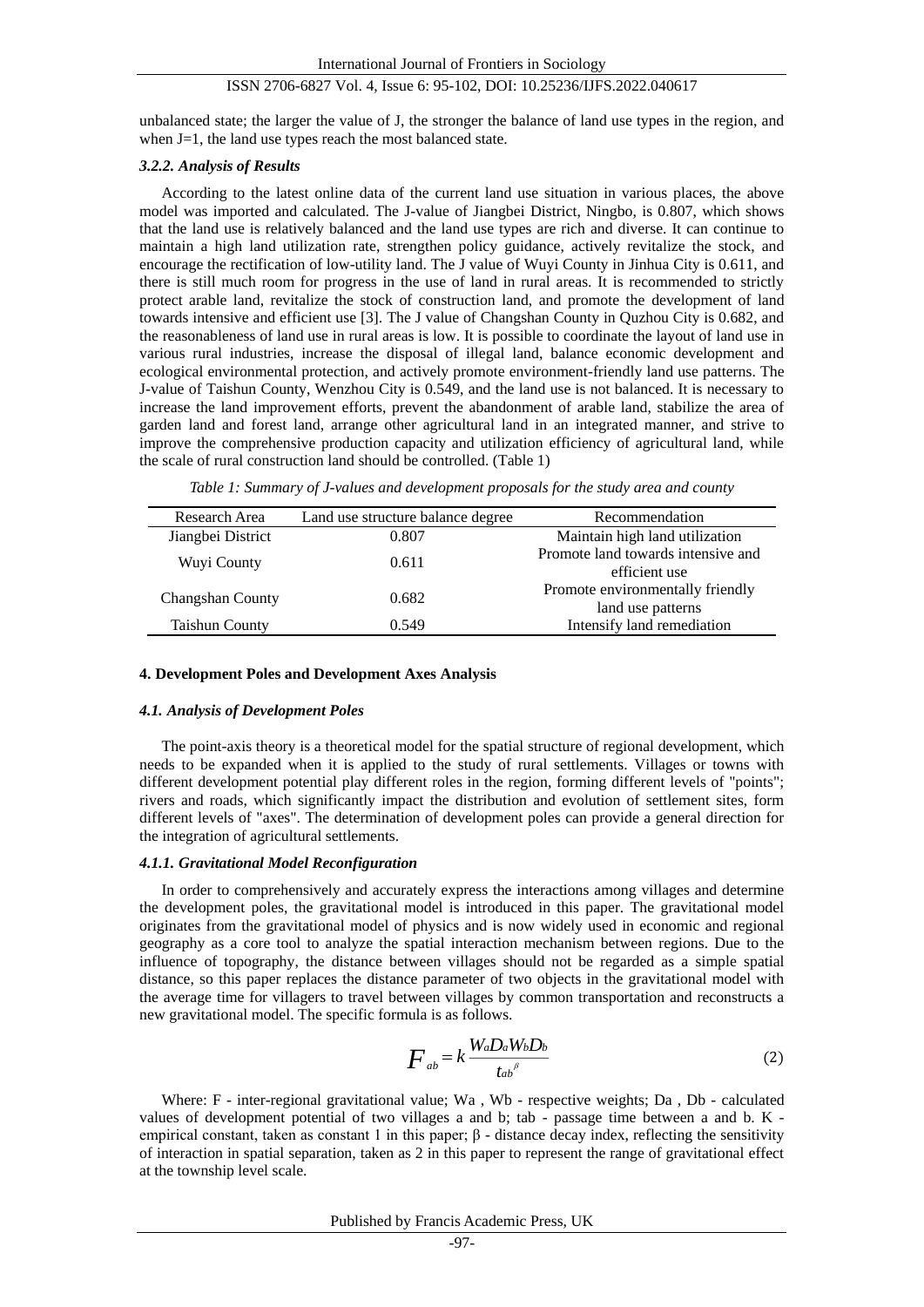#### *4.1.2. Evaluation of Village Potential*

To derive the above gravitational values, the development potential of each village needs to be known, so this paper carries out the evaluation of village potential. The development potential of villages and towns is influenced by multiple factors, and each factor has a different magnitude of influence on the potential. In order to accurately predict the remediation potential, this paper introduces the theory of spatial location, selects indicators closely related to village development from natural location, social location and economic location, and constructs a comprehensive evaluation index system of rural settlement potential (Table 2).

| Target<br>layer                                                              | Guideline<br>layer   | Weights | Indicator<br>layer                                                           | Weights | Efficacy | Description                                                                            |
|------------------------------------------------------------------------------|----------------------|---------|------------------------------------------------------------------------------|---------|----------|----------------------------------------------------------------------------------------|
|                                                                              |                      |         | Terrain                                                                      | 0.755   | Negative | Percentage of terrain<br>slope less than 25<br>degrees                                 |
|                                                                              | Natural<br>Location  | 0.23    | Geological<br>hazard level                                                   | 0.077   | Negative | Number of days<br>subject to natural<br>disasters                                      |
|                                                                              |                      |         | Vegetation<br>cover<br>intensity                                             | 0.168   | Negative | Vegetation cover                                                                       |
|                                                                              |                      |         | Ratio of<br>youth to<br>elderly                                              | 0.095   | Positive | Ratio of population<br>under 18 years old to<br>those over 60 years<br>old             |
|                                                                              |                      |         | Human<br>activity<br>intensity                                               | 0.256   | Positive | Calculated from<br>nighttime lighting<br>data                                          |
|                                                                              |                      |         | Population<br>density                                                        | 0.278   | Positive | Number of<br>population/area of<br>administrative village                              |
|                                                                              | Social<br>Location   | 0.42    | Road<br>network<br>density                                                   | 0.136   | Positive | Based on the<br>provincial and<br>national highways<br>passed through the<br>territory |
| Comprehensive evaluation index system for the potential of rural settlements |                      |         | Distance<br>from town<br>hall                                                | 0.128   | Negative | Distance from each<br>administrative village<br>government site                        |
|                                                                              |                      |         | Distance<br>from county<br>government                                        | 0.107   | Negative | Distance from each<br>administrative village<br>county government<br>site              |
|                                                                              | Economic<br>Location | 0.35    | Economic<br>Strength                                                         | 0.125   | Positive | Total income of the<br>rural economy                                                   |
|                                                                              |                      |         | Financial<br>revenue                                                         | 0.275   | Positive | Financial revenue of<br>each township                                                  |
|                                                                              |                      |         | Per capita<br>income                                                         | 0.184   | Positive | Average per capita<br>income of villagers                                              |
|                                                                              |                      |         | Proportion of<br>rural workers<br>in secondary<br>and tertiary<br>industries | 0.416   | Negative | Proportion of rural<br>workers in secondary<br>and tertiary industries                 |

*Table 2: Comprehensive evaluation index system of rural settlement potential*

The formula for the development potential score of each village and town is as follows.

$$
D = \sum_{i} W_i * F_i \tag{3}
$$

$$
F_i = \sum_j W_j r_{ij} \tag{4}
$$

Where Wi - the weight of indicators in each layer; Fi - the score of the criterion layer; D - the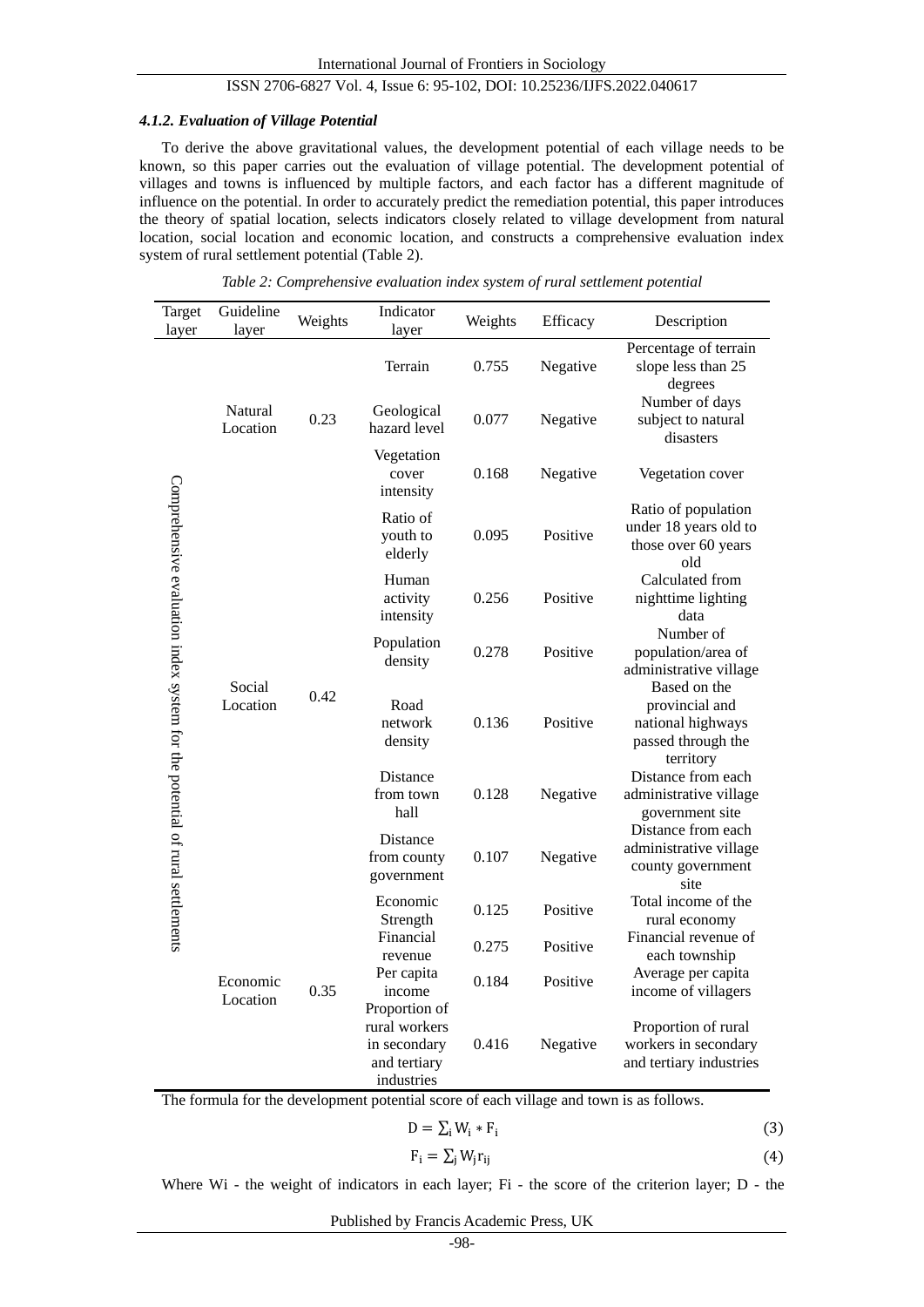development potential of rural settlements; W<sub>j</sub> - the weight occupied by each evaluation factor in the evaluation indicator layer, rij - the value of an indicator after standardization. In order to eliminate the influence of the differences in different scales and value ranges among the indicators and enhance the comparability of the data, this paper standardizes the data through the polar difference method. The processing formula is as follows.

$$
r_{ij} = \frac{x_{ij} - \min(x_i)}{\max(x_j) - \min(x_j)}
$$
(5)

Positive indicators:

$$
r_{ij} = \frac{\max(x_j) - x_{ij}}{\max(x_j) - \min(x_j)}
$$
(6)

Negative indicators.

Where: xij is the original data of the indicator, rij is the standardized value of the indicator, min (xj) and max  $(x<sub>i</sub>)$  represent the minimum and maximum values of the jth indicator in the same township, respectively.

He development potential of each administrative village was obtained by weighted summation, and the results were plotted into a histogram of score distribution by 5 levels (Figure 1) to visually reflect the distribution of the strengths and weaknesses of development potential.



*Figure 1: Histogram of village development potential distribution*

The results show that the percentage of villages with scores in the 0.2-0.4 range is higher than the other ranges, accounting for 29.52%. 0-0.2 and 1-0.8 score ranges are less, 13.62% and 13.90% respectively, which shows that most of the villages do not have much advantage or disadvantage in development, and the difference in resource endowment is not significant.

#### *4.1.3. Analysis of development poles*

*Table 3: Matrix of spatial gravitational values of administrative villages in the first group of Baim Township in Wuyi County*

| Administrative<br>Village | Shai<br>Li | Yao<br>Gu | Chang<br>She | Dong<br>Chu | Gao<br>Fan | He<br>Shan | Heng<br>Shan | Hou<br>Jing | Huang<br>Ni | Total<br>gravitational<br>value |
|---------------------------|------------|-----------|--------------|-------------|------------|------------|--------------|-------------|-------------|---------------------------------|
| Shai Li                   |            | 0.78      | 1.11         | 1.09        | 0.33       | 0.21       | 0.98         | 6.73        | 0.98        | 12.42                           |
| Yao Gu                    | 0.78       |           | 3.2          | 6.98        | 0.32       | 4.31       | 8.74         | 0.97        | 3.21        | 36.16                           |
| Chang She                 | 1.11       | 3.2       |              | 0.31        | 3.23       | 5.21       | 4.32         | 2.12        | 0.72        | 27.15                           |
| Dong Chu                  | 1.09       | 6.98      | 0.31         |             | 5.43       | 3.65       | 3.21         | 1.78        | 4.5         | 32.73                           |
| Gao Fan                   | 0.33       | 0.32      | 3.23         | 5.43        |            | 2.1        | 1.96         | 1.09        | 1.32        | 22.63                           |
| He Shan                   | 0.21       | 4.31      | 5.21         | 3.65        | 2.1        |            | 2.77         | 0.92        | 0.88        | 29.79                           |
| Heng Shan                 | 0.98       | 8.74      | 4.32         | 3.21        | 1.96       | 2.77       |              | 0.59        | 0.79        | 25.57                           |
| Hou Jing                  | 6.73       | 0.97      | 2.12         | 1.78        | 1.09       | 0.92       | 0.59         |             | 1.77        | 25.77                           |
| Huang Ni                  | 0.98       | 3.21      | 0.72         | 4.5         | 1.32       | 0.88       | 0.79         | 1.77        |             | 16.48                           |

All rural settlements were spatially clustered using the K-means clustering method according to the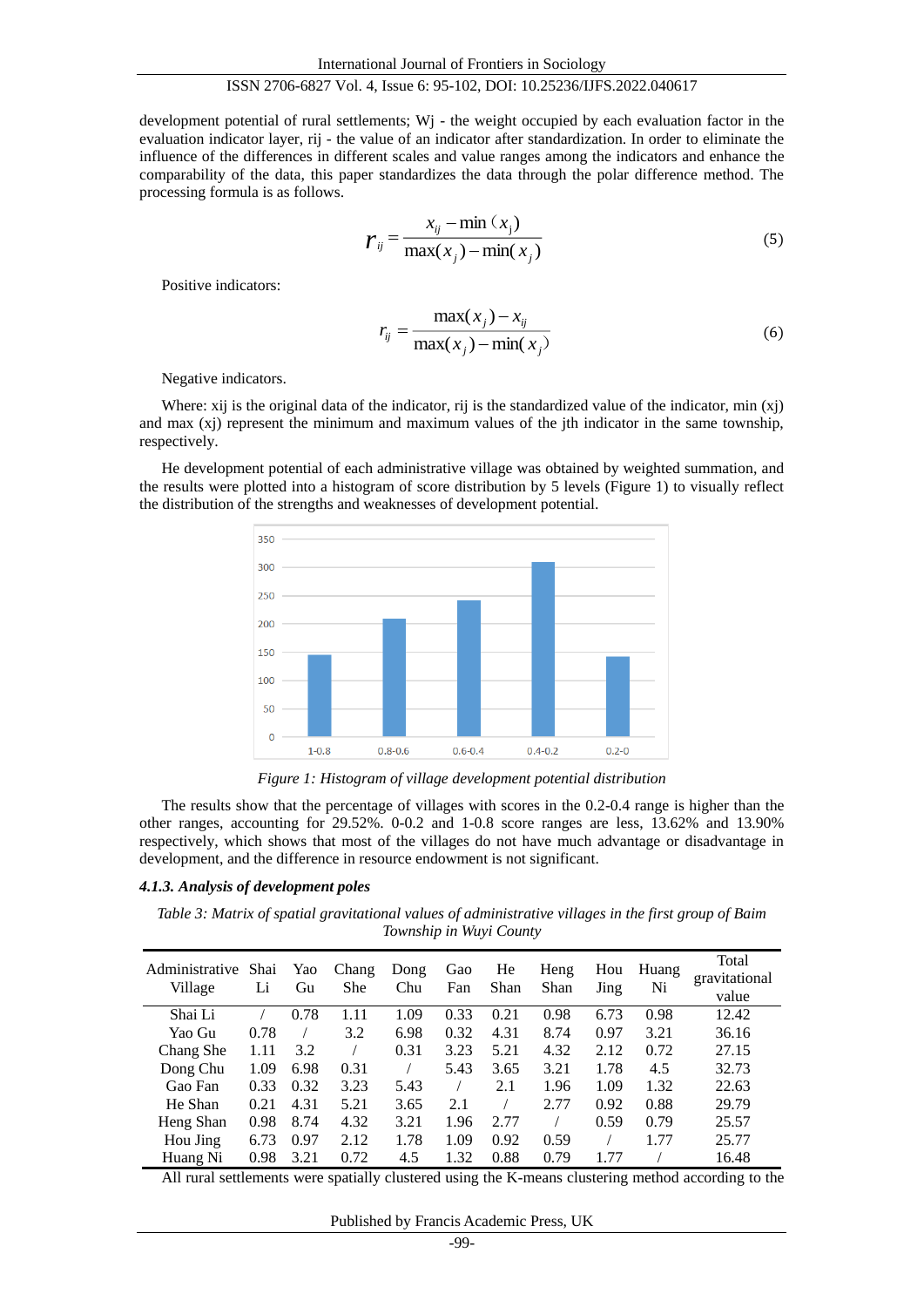International Journal of Frontiers in Sociology

# ISSN 2706-6827 Vol. 4, Issue 6: 95-102, DOI: 10.25236/IJFS.2022.040617

requirements of the township planning in the study area itself. The gravitational values of villages within each cluster were measured using the clusters after clustering as the basic unit. The gravitational strength of a village is the sum of the gravitational values of itself and other villages, and the village with the greatest gravitational strength is taken as the central village, while the other villages are the base village[s \[4\].](#page-7-3) The central village is the development pole within the cluster.

In this paper, the gravitational matrix of each rural settlement is calculated as follows (Table 3), taking the first group in Baim Township of Wuyi County as an example, the total gravitational value of Liangzhai Village is as high as 51.48, which is the maximum value in the group, so it is classified as the central village, and the rest of the villages are grassroots villages. Similarly, the gravitational matrix of all clusters in the study area was calculated, and finally the results of administrative village cluster division and development pole identification were obtained. The specific summary results are shown in Table 4.

| Group     | Central Village                                                                      |
|-----------|--------------------------------------------------------------------------------------|
| Wuyi      | Liangzai, Qunfeng, Wuqianfan, Baiyang, Chengdong New, Shiqiaotou, Wang Dalu,         |
|           | Hongwei, Xia, Dizhang, Gaohu, Qikontang, Songyuan, Xiadian, Jiangmadong,             |
|           | Zhuwang, Bingtan, Liuyanhu, Quan Tangkou, Xishu, Jinqiao, Tantu, Dingtangbei,        |
|           | Matian, Wangmao Mountain, Xiangdian, Daquntu, Nanhu, Tangli, Shangchou, and          |
| Group     | Houchayuan, Lijiufan, Xiangwan, Tahtang, Tong San Village Tathang, Tong San,         |
|           | Wang Duan Tou Village Liangzhai, Senchowukeng, Sunliwu, Sunshine, Hejian,            |
|           | Xuekeng, Anfeng, Qingfengling, Sankengkou, Xiafu, Liuxiu, Yangfan                    |
|           | Nankeng Yang, Taishi, Chikeng, Nanshan, Xianju, Haimin, Yuta, Fuyang, Wulipai,       |
| Taishun   | Huangshakeng, Liuzhai, Luli, Ruichang, Shangpai, Yangwang, Fengmen, Quing            |
| Group     | Yang, Huangqiao, Qianping, Xiyuan, Baokeng, Geyang, Liyang, Sunping,                 |
|           | Zhangqiangyang, Baifuyan, Buxia, Dongan, Wujiadun, Chashi                            |
|           | Gutang Village Gu Tong, Silli, Niujiaokou, Xiushu, Shimenkengkou, Shanghuibu,        |
|           | Yawu, Xinjian, Hongqiao Village Jinhe, Lulikeng, Dongfang Hong, Longtan,             |
| Changshan | Dongfang Village Dongfang Hong, Longtan, Putang, Xinjian, Zhongshu, Duting Fan,      |
| Group     | Over Hang, Tonggongshan, Guotang, Xiaxu, Yaoling, Jiangjia, Yuantou, Fan, Wuli,      |
|           | Zhaoxian                                                                             |
| Jiangbei  | Shang Shen, Sun Jia, Zhou Chen, Zhujie, Tong Jia, Xia Shen, Fei Shi, Ge Jia, Jiu Lu, |
| Group     | Shang Shao, Xi Weiqiao                                                               |

# *Table 4: Summary of development poles in the study area*

#### *4.2. Analysis of the Role of the Development Axis*

According to the actual situation of rural settlements in the study area, the river land and its larger tributaries were selected as the axis of waterway traffic, and the provincial and county roads were selected as the axis of landway traffic. The distance between each settlement in the study area and the axis is considered.

#### *4.2.1. River Impact Analysis*

Water systems have a crucial impact on the development of rural settlements [\[5\].](#page-7-4) It can bring convenience and necessary resources for the production and life of farmers. At the same time, the areas through which rivers flow tend to have flatter terrain and more fertile soil, and farm settlements tend to be established close to rivers. In order to explore the spatial axis of rivers on farm settlements, this paper selects the main river systems in the study area according to the radius of 50m, 500m, 750m and 1000m, and establishes multi-ring buffer zones by using gis. The number of rural settlement patches within different distances from the rivers was counted by query (Table 5).

| Distance     | Number of farmhouse points |  |
|--------------|----------------------------|--|
| $0-250m$     | 49                         |  |
| 250-500m     | 107                        |  |
| 500-750m     | 128                        |  |
| 750-1000m    | 176                        |  |
| Over $1000m$ | 589                        |  |

*Table 5: Summary of the distance of rural settlements from rivers*

From the above table, it can be seen that the density of rural settlement patches increases with the distance of rivers, and the number of villages 0-25m from rivers is only 49, while the number of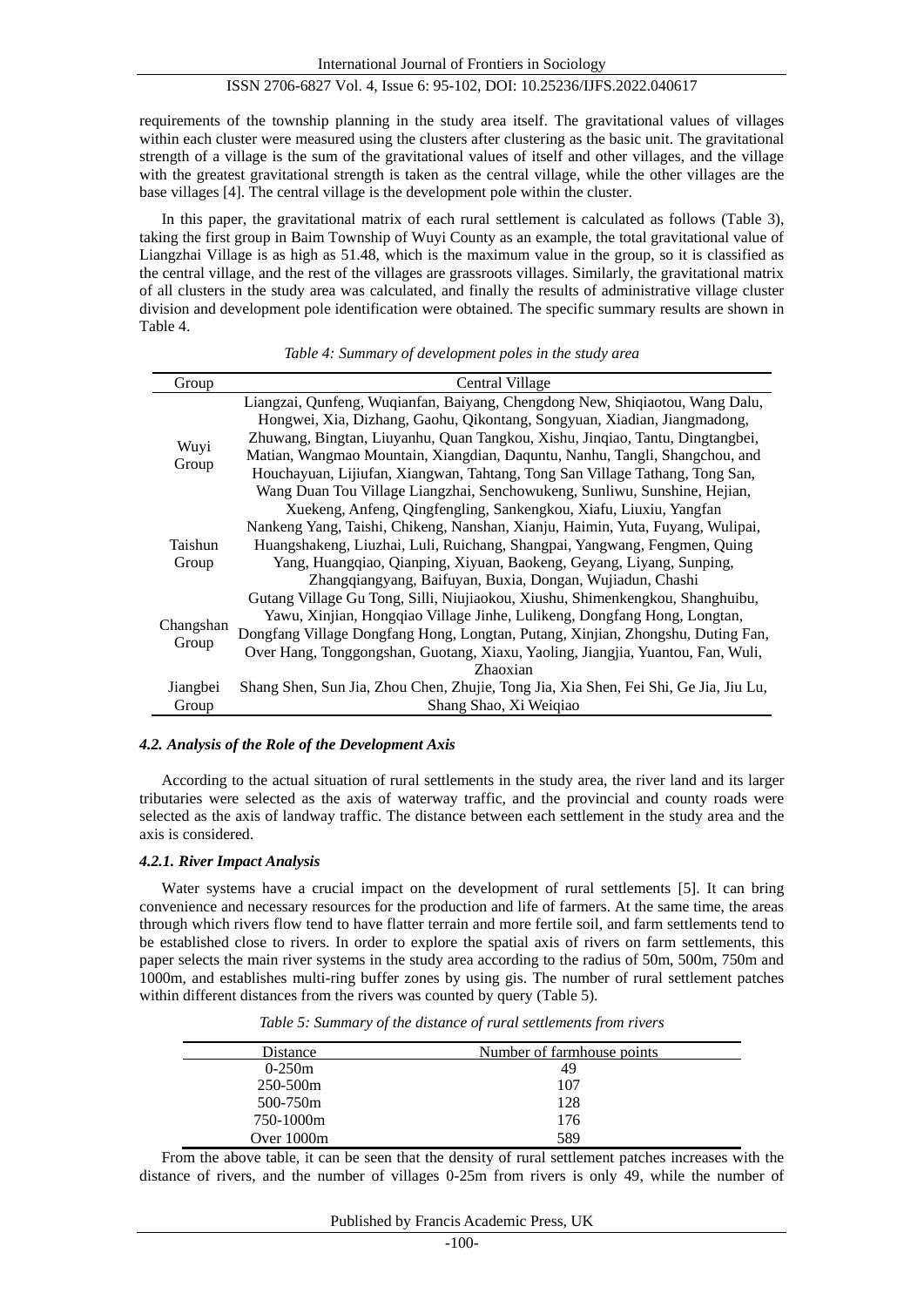villages above 1000m from rivers is as many as 589. To investigate the reason, the economic development process of four districts and counties is faster, and the trend of regional expansion is obvious, which has weakened the influence of rivers on the distribution of rural settlement patches due to the combined effect of socio-economic and road factors, such as Wenzhou Li Yang village, Xikou village and Quzhou Xiaobaishi village are located far from the rivers, but the traffic lines are dense blocks, and the above-mentioned types of villages have better economic development and better layout for the construction of water conservancy facilities and transportation pipeline systems, which to a certain extent reduce the dependence on rivers.

#### *4.2.2. Road Impact Analysis*

The influence mechanism of roads in the spatial distribution of rural settlements is mainly that roads change the transportation location and play a vital role in the initial formation of villages. At the same time, in the process of village development, roads play the role of resource transportation and are the channels of various material materials and information dissemination. In this paper, provincial roads and county roads in the study area are selected to establish multi-ring buffer zones according to the radius of 500m, 1000m, 1500m and 2000m by using gis.

The statistical statistics of the results show that 41.35% of the rural settlements are distributed within a distance of 1000m from the road, 73.92% of the villages are distributed within a distance of 1500m from the road, and 83.19% are distributed within a distance of 2000m from the road.

#### **5. Conclusions**

Referring to other farm settlement types, this paper delineates three types of rural settlement development based on the evaluation of development axis suitability and the influence range of development poles, which are urbanization type, relocated village merging type, and internal transformation type [\[6\].](#page-7-5) Specific development suggestions are given below.

# *5.1. Urbanization Type*

The urbanization type is the gradual incorporation of agricultural settlements within the urban land expansion control area into the urban establishment according to the local land use planning [\[7\].](#page-7-6) After the above study and analysis, there are 219 urbanized residential sites in the study area of this paper. These settlements, such as Chikeng Village and Nanshan Village in Taishun County, Wenzhou City, Liangzhai Village and Qunfeng Village in Baiem Township, Jinhua City, are spatially distributed near the towns and are obviously influenced by the towns. For this kind of farm settlements should take the way of town to street, village to residence or farm to non-farm on the basis of respecting the willingness of local farmers to relocate [\[8\],](#page-7-7) and gradually realize the integrated development of urban and rural areas.

# *5.2. Relocated Village Merging Type*

The relocation-merger type refers to the relocation of agricultural settlements with scattered spatial distribution [\[9\],](#page-7-8) unreasonable land use and low development potential to nearby development poles, forming new rural settlements with relative spatial clustering and well-developed infrastructure. There are 516 villages proposed to be relocated and merged in the study area, with Shang Shen, Sun Jia and Zhou Chen villages in Cicheng Town of Jiangbei District as typical. Such villages need to be actively guided by the government while respecting farmers' willingness to move away, accelerating the relocation process, coordinating the relocation and settlement of villages, forming new rural clusters with new rural industrial characteristics as the cohesion point, and promoting the overall coordinated development of villages.

# *5.3. Internal Transformation Type*

The internal transformation type is to improve the spatial structure of the land for the rural settlements that have certain development potential and are not in the area actually affected by the development pole, and the level of land intensification is low and it is difficult to relocate them, so as to tap the internal potential and build a new rural village with perfect infrastructure and high public service capacity. There are 315 rural settlements with internal transformation in the study area. Hongqiao Village in Quzhou Changzhou City and Qiuchuan Town and Yangdian Village are the most